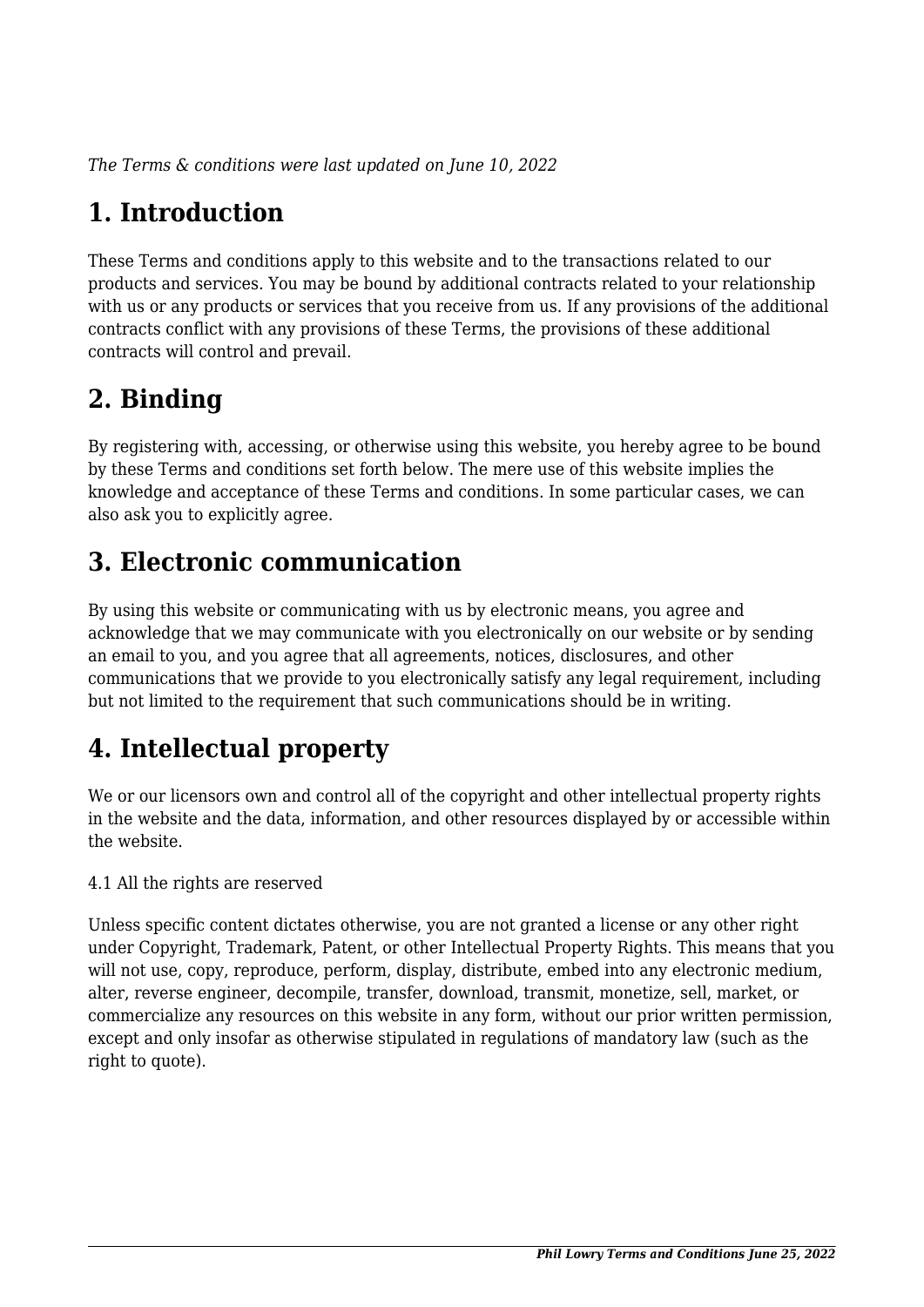# **5. Newsletter**

Notwithstanding the foregoing, you may forward our newsletter in the electronic form to others who may be interested in visiting our website.

# **6. Third-party property**

Our website may include hyperlinks or other references to other party's websites. We do not monitor or review the content of other party's websites which are linked to from this website. Products or services offered by other websites shall be subject to the applicable Terms and Conditions of those third parties. Opinions expressed or material appearing on those websites are not necessarily shared or endorsed by us.

We will not be responsible for any privacy practices or content of these sites. You bear all risks associated with the use of these websites and any related third-party services. We will not accept any responsibility for any loss or damage in whatever manner, however caused, resulting from your disclosure to third parties of personal information.

## **7. Responsible use**

By visiting our website, you agree to use it only for the purposes intended and as permitted by these Terms, any additional contracts with us, and applicable laws, regulations, and generally accepted online practices and industry guidelines. You must not use our website or services to use, publish or distribute any material which consists of (or is linked to) malicious computer software; use data collected from our website for any direct marketing activity, or conduct any systematic or automated data collection activities on or in relation to our website.

Engaging in any activity that causes, or may cause, damage to the website or that interferes with the performance, availability, or accessibility of the website is strictly prohibited.

# **8. Registration**

You may register for an account with our website. During this process, you may be required to choose a password. You are responsible for maintaining the confidentiality of passwords and account information and agree not to share your passwords, account information, or secured access to our website or services with any other person. You must not allow any other person to use your account to access the website because you are responsible for all activities that occur through the use of your passwords or accounts. You must notify us immediately if you become aware of any disclosure of your password.

After account termination, you will not attempt to register a new account without our permission.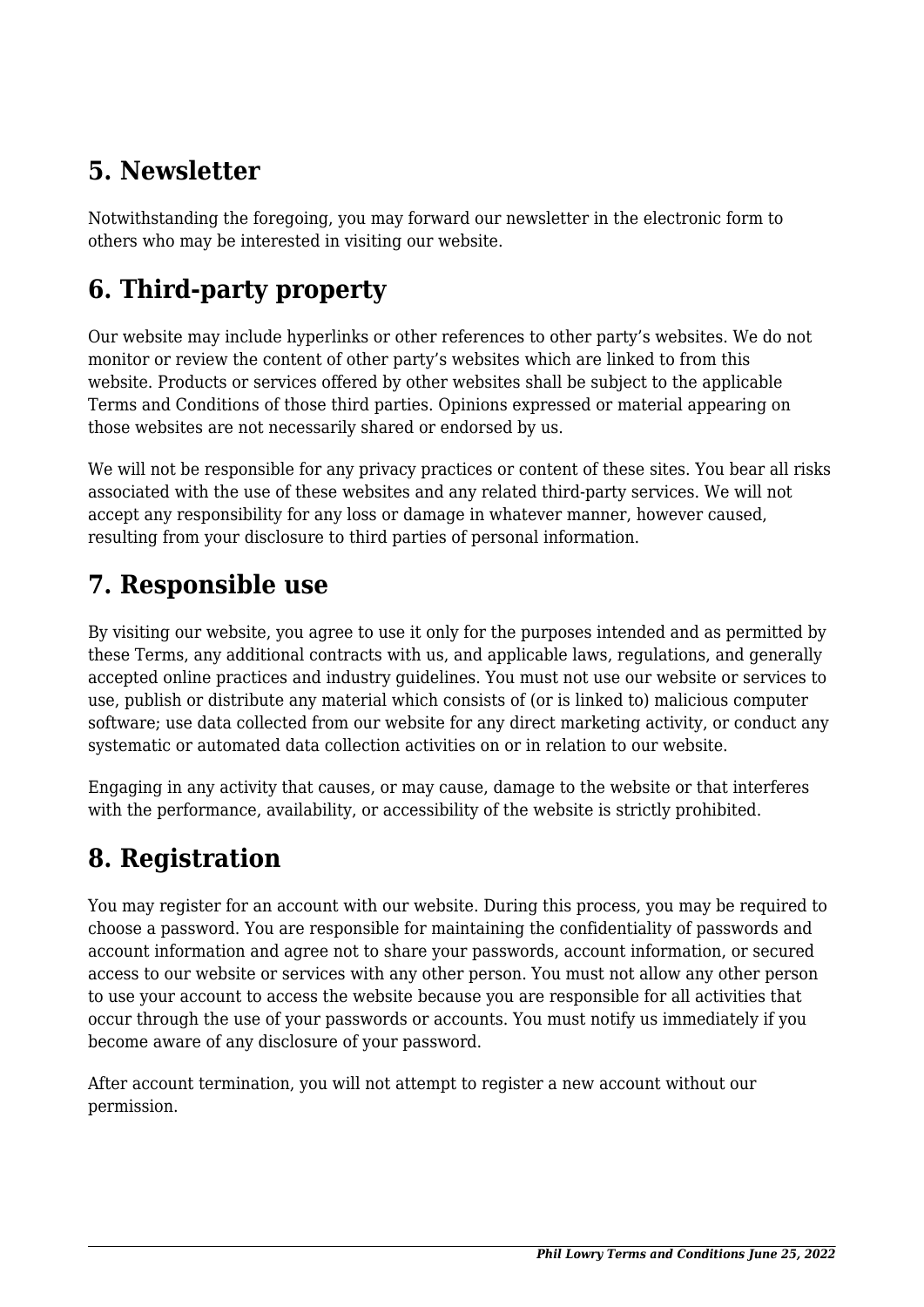# **9. Refund and Return policy**

#### 9.1 Right of withdrawal

You have the right to withdraw from this contract within 14 days without giving any reason.

The withdrawal period will expire after 14 days from the day on which you acquire, or a thirdparty other than the carrier and indicated by you acquires, physical possession of the goods.

To exercise the right of withdrawal, you must inform us of your decision to withdraw from this contract by an unequivocal statement (for example a letter sent by post, fax, or email). Our contact details can be found below. You may use the attached model [withdrawal form](https://phillowry.net/wp-content/uploads/complianz/withdrawal-forms/withdrawal-form-en.pdf), but it is not obligatory.

If you use this option, we will communicate to you an acknowledgement of receipt of such a withdrawal on a durable medium (for example by email) without delay.

To meet the withdrawal deadline, it is sufficient for you to send your communication concerning your exercise of the right of withdrawal before the withdrawal period has expired.

#### 9.2 Effects of withdrawal

If you withdraw from this contract, we shall reimburse you all payments received from you, including the costs of delivery (with the exception of the supplementary costs resulting from your choice of a type of delivery other than the least expensive type of standard delivery offered by us), without undue delay and in any event not later than 14 days from the day on which we are informed about your decision to withdraw from this contract. We will carry out such reimbursement using the same means of payment as you used for the initial transaction unless you have expressly agreed otherwise; in any event, you will not incur any fees as a result of such reimbursement.

You shall send back the goods or hand them over to us or a person authorised by us to receive the goods, without undue delay and in any event not later than 14 days from the day on which you communicate your withdrawal from this contract to us. The deadline is met if you send back the goods before the period of 14 days has expired.

We may withhold reimbursement until we have received the goods back or you have supplied evidence of having sent back the goods, whichever is the earliest.

You will have to bear the direct cost of returning the goods.

You are only liable for any diminished value of the goods resulting from the handling other than what is necessary to establish the nature, characteristics, and functioning of the goods.

Please note that there are some legal exceptions to the right to withdraw, and some items can therefore not be returned or exchanged. We will let you know if this applies in your particular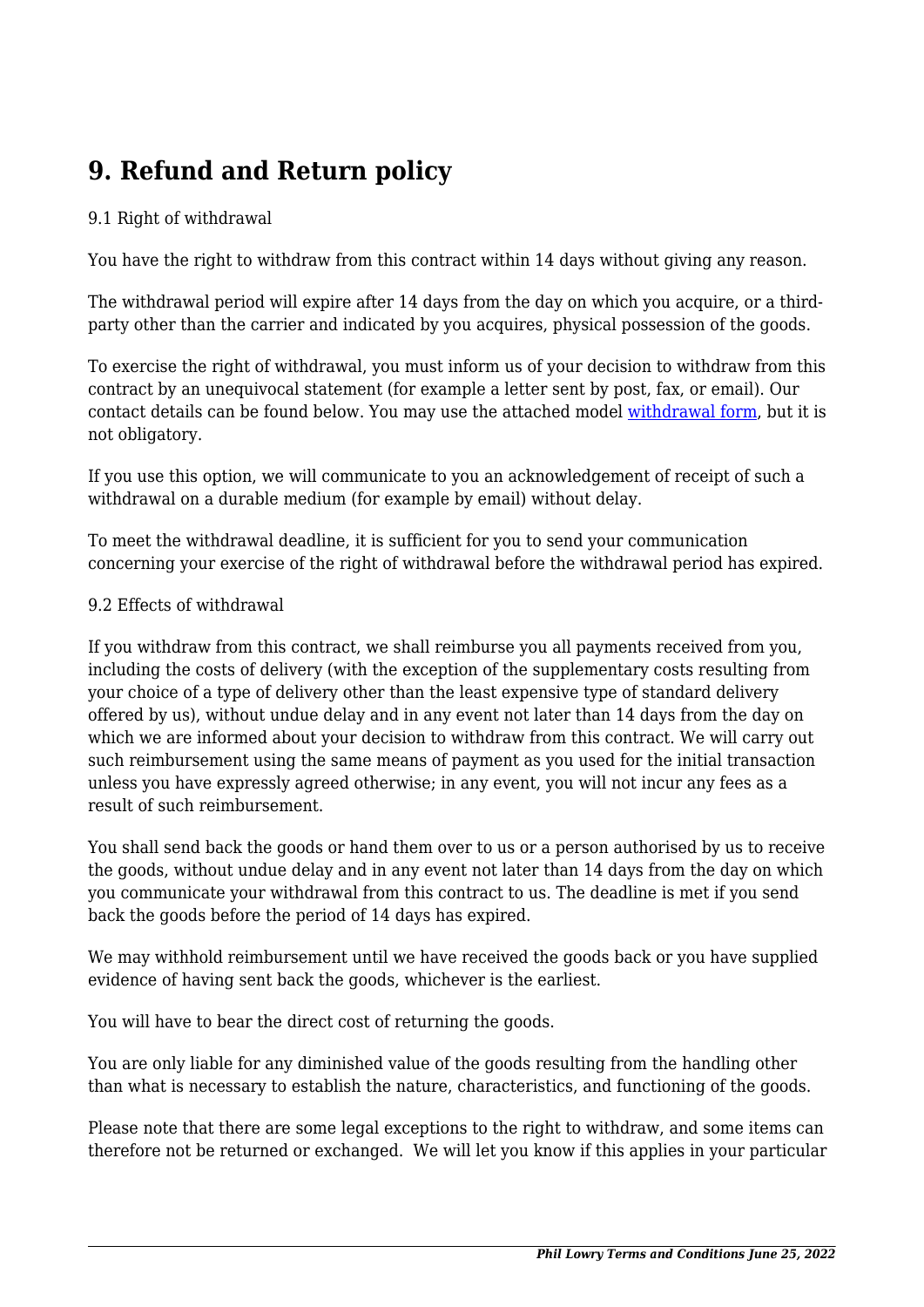case.

# **10. Idea submission**

Do not submit any ideas, inventions, works of authorship, or other information that can be considered your own intellectual property that you would like to present to us unless we have first signed an agreement regarding the intellectual property or a non-disclosure agreement. If you disclose it to us absent such written agreement, you grant to us a worldwide, irrevocable, non-exclusive, royalty-free license to use, reproduce, store, adapt, publish, translate and distribute your content in any existing or future media.

## **11. Termination of use**

We may, in our sole discretion, at any time modify or discontinue access to, temporarily or permanently, the website or any Service thereon. You agree that we will not be liable to you or any third party for any such modification, suspension or discontinuance of your access to, or use of, the website or any content that you may have shared on the website. You will not be entitled to any compensation or other payment, even if certain features, settings, and/or any Content you have contributed or have come to rely on, are permanently lost. You must not circumvent or bypass, or attempt to circumvent or bypass, any access restriction measures on our website.

# **12. Warranties and liability**

Nothing in this section will limit or exclude any warranty implied by law that it would be unlawful to limit or to exclude. This website and all content on the website are provided on an "as is" and "as available" basis and may include inaccuracies or typographical errors. We expressly disclaim all warranties of any kind, whether express or implied, as to the availability, accuracy, or completeness of the Content. We make no warranty that:

- this website or our products or services will meet your requirements;
- this website will be available on an uninterrupted, timely, secure, or error-free basis;
- the quality of any product or service purchased or obtained by you through this website will meet your expectations.

Nothing on this website constitutes or is meant to constitute, legal, financial or medical advice of any kind. If you require advice you should consult an appropriate professional.

The following provisions of this section will apply to the maximum extent permitted by applicable law and will not limit or exclude our liability in respect of any matter which it would be unlawful or illegal for us to limit or to exclude our liability. In no event will we be liable for any direct or indirect damages (including any damages for loss of profits or revenue, loss or corruption of data, software or database, or loss of or harm to property or data) incurred by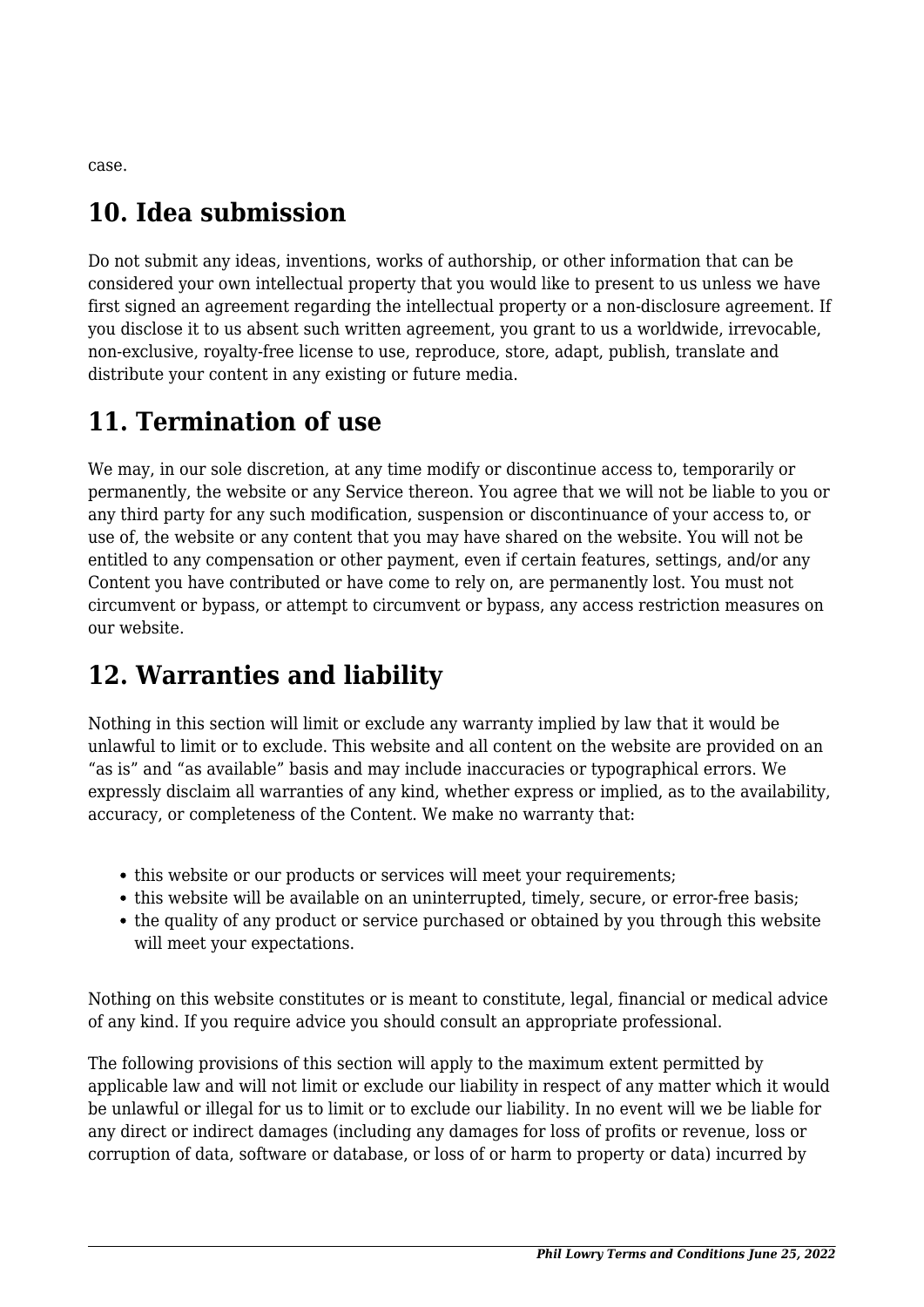you or any third party, arising from your access to, or use of, our website.

Except to the extent any additional contract expressly states otherwise, our maximum liability to you for all damages arising out of or related to the website or any products and services marketed or sold through the website, regardless of the form of legal action that imposes liability (whether in contract, equity, negligence, intended conduct, tort or otherwise) will be limited to the total price that you paid to us to purchase such products or services or use the website. Such limit will apply in the aggregate to all of your claims, actions and causes of action of every kind and nature.

### **13. Privacy**

To access our website and/or services, you may be required to provide certain information about yourself as part of the registration process. You agree that any information you provide will always be accurate, correct, and up to date.

We take your personal data seriously and are committed to protecting your privacy. We will not use your email address for unsolicited mail. Any emails sent by us to you will only be in connection with the provision of agreed products or services.

We have developed a policy to address any privacy concerns you may have. For more information, please see our **Privacy Statement** and our **[Cookie Policy](https://phillowry.net/privacy-policy/)**.

## **14. Export restrictions / Legal compliance**

Access to the website from territories or countries where the Content or purchase of the products or Services sold on the website is illegal is prohibited. You may not use this website in violation of export laws and regulations of United Kingdom.

## **15. Assignment**

You may not assign, transfer or sub-contract any of your rights and/or obligations under these Terms and conditions, in whole or in part, to any third party without our prior written consent. Any purported assignment in violation of this Section will be null and void.

## **16. Breaches of these Terms and conditions**

Without prejudice to our other rights under these Terms and Conditions, if you breach these Terms and Conditions in any way, we may take such action as we deem appropriate to deal with the breach, including temporarily or permanently suspending your access to the website, contacting your internet service provider to request that they block your access to the website, and/or commence legal action against you.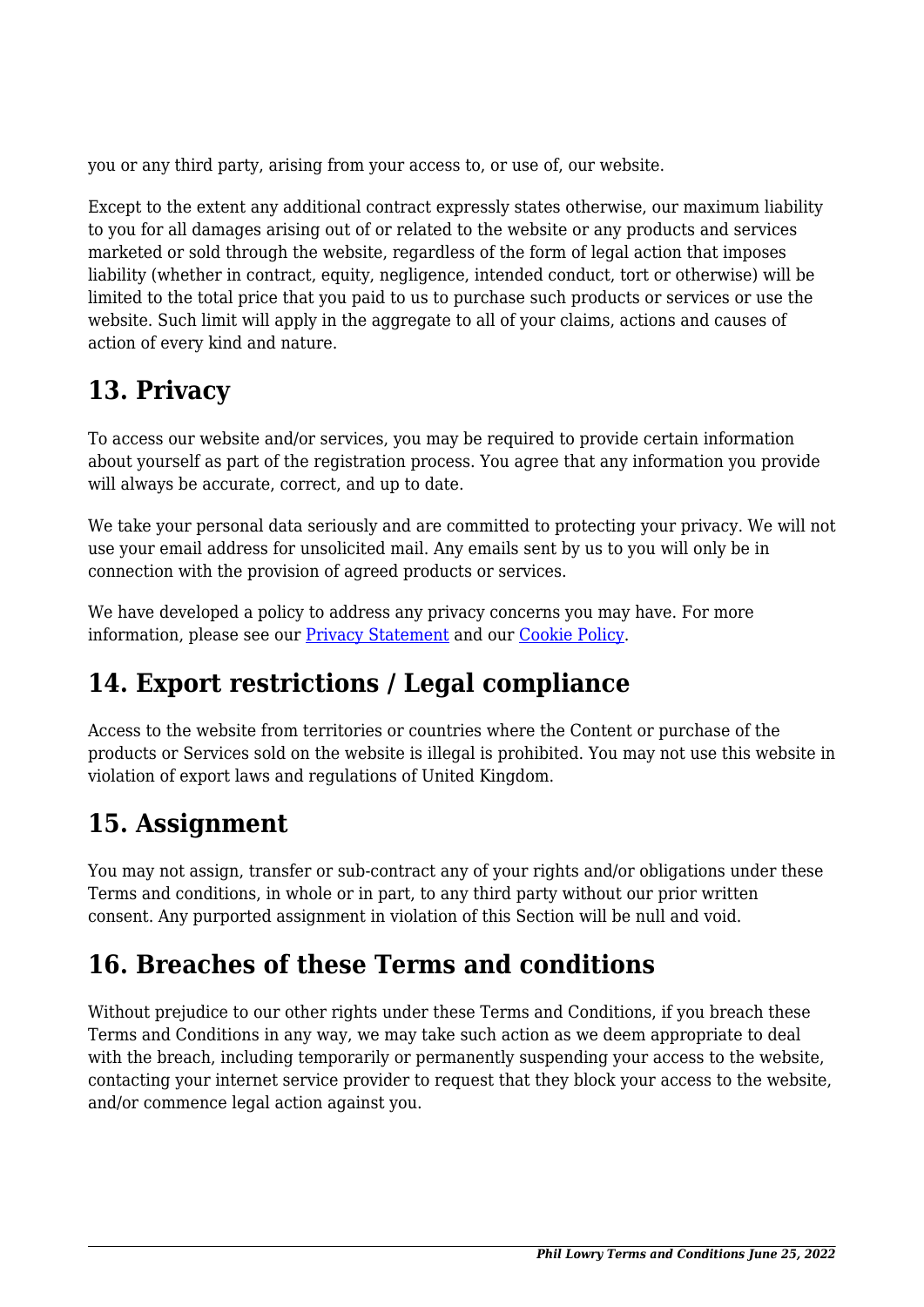# **17. Force majeure**

Except for obligations to pay money hereunder, no delay, failure or omission by either party to carry out or observe any of its obligations hereunder will be deemed to be a breach of these Terms and conditions if and for as long as such delay, failure or omission arises from any cause beyond the reasonable control of that party.

## **18. Indemnification**

You agree to indemnify, defend and hold us harmless, from and against any and all claims, liabilities, damages, losses and expenses, relating to your violation of these Terms and conditions, and applicable laws, including intellectual property rights and privacy rights. You will promptly reimburse us for our damages, losses, costs and expenses relating to or arising out of such claims.

#### **19. Waiver**

Failure to enforce any of the provisions set out in these Terms and Conditions and any Agreement, or failure to exercise any option to terminate, shall not be construed as waiver of such provisions and shall not affect the validity of these Terms and Conditions or of any Agreement or any part thereof, or the right thereafter to enforce each and every provision.

## **20. Language**

These Terms and Conditions will be interpreted and construed exclusively in English. All notices and correspondence will be written exclusively in that language.

### **21. Entire agreement**

These Terms and Conditions, together with our [privacy statement](https://phillowry.net/privacy-policy/) and [cookie policy,](https://phillowry.net/privacy-policy/) constitute the entire agreement between you and Phil Lowry dot Net in relation to your use of this website.

## **22. Updating of these Terms and conditions**

We may update these Terms and Conditions from time to time. The date provided at the beginning of these Terms and Conditions is the latest revision date. We will give you a written notice of any changes or updates, and the revised Terms and Conditions will become effective from the date that we give you such a notice. Your continued use of this website following the posting of changes or updates will be considered notice of your acceptance to abide by and be bound by these Terms and Conditions. To request a prior version of these Terms and conditions, please contact us.